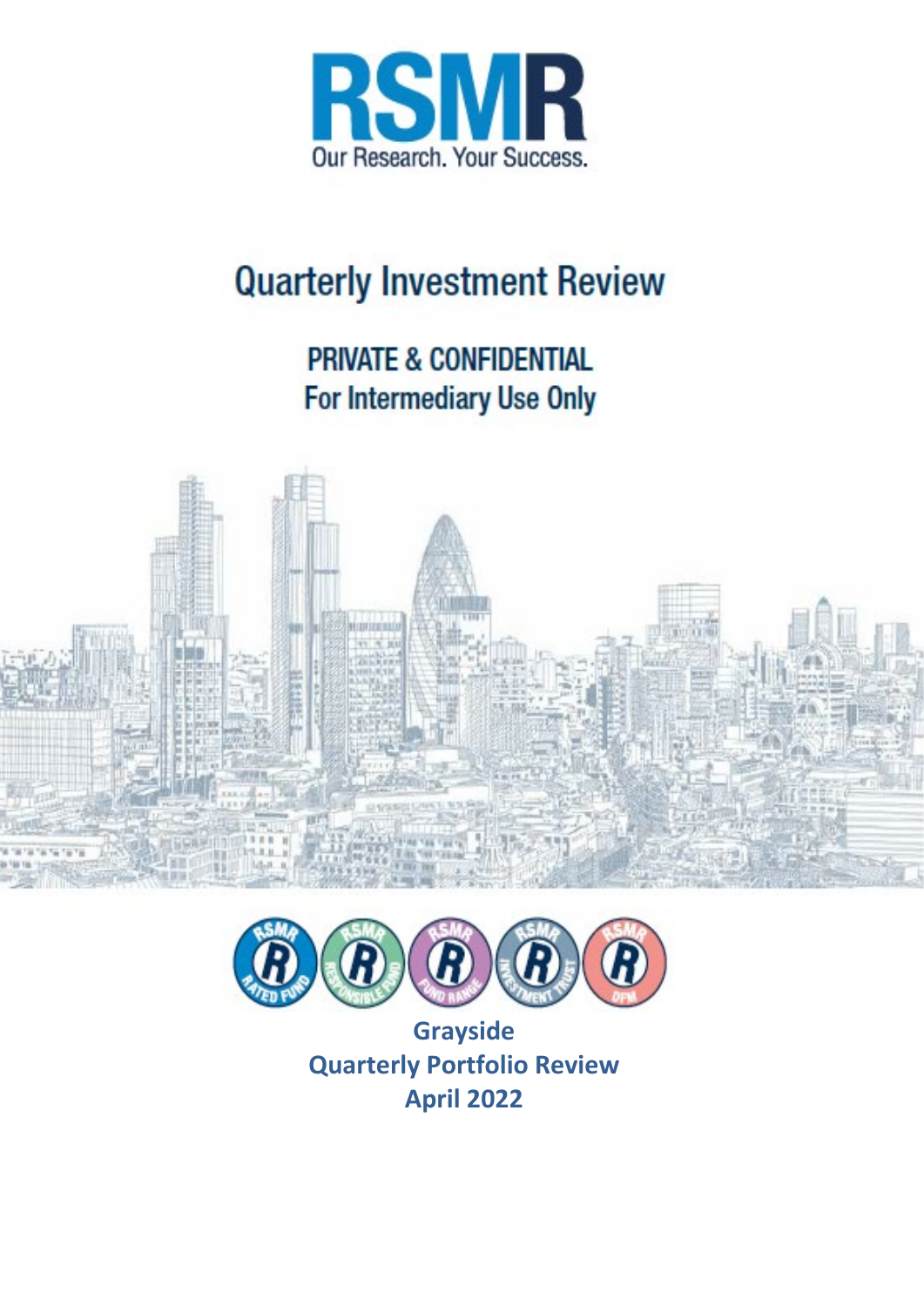

### **Background**

The asset allocations and fund selections are reviewed formally on a quarterly basis. This Quarterly Review documents the review that has taken place and any changes resulting from it.

To put this review in context, it should be read in conjunction with our investment bulletin issued earlier in the month.

### **Quarterly Market Commentary**

The Russian invasion of Ukraine has come to dominate the geo-political landscape and presents a desperately unfortunate humanitarian crisis to the Ukrainian people. The economic impact is far reaching, not least due to financial sanctions being placed on Russian companies and high-profile individuals. Many governments and supranational bodies have condemned the invasion and withdrawn from trade agreements. Russian participation in global financial markets has been severally restricted and this has triggered the removal of Russian assets from most global equity and fixed income benchmarks, with many financial institutions writing down the value of such assets to zero.

Inflation has been a constant topic of conversation in recent months and markets have begun to price in significantly more aggressive interest rate hikes this year than had previously been expected. If inflation prints continue to read high, there is also a suggestion that central banks will begin to unwind their balance sheets and initiate a programme of quantitative tightening. Not all economies have recovered from the pandemic and some form of lockdown or isolation programme is still in place in many countries. In addition, differing rates of economic recovery and the likelihood of short-term monetary policy divergence has kept financial market volatility high, and this is expected to continue throughout 2022. This growing uncertainty impacted most asset classes during the first quarter, and consequently affected returns.

In equities, the UK proved to be one of the strongest performers on a local currency basis due to the bias towards large cap value areas such as energy, however there was significant dispersal in returns and small and mid-cap stocks continued their recent struggles. Some specialist small and mid-cap indices posted double digit losses as market sentiment remained negative. No other headline equity indices delivered positive returns during the quarter, although this underperformance was cushioned slightly by a general weakening of sterling against most currencies. Growth heavy US markets were down during the quarter, but still offered some of the better returns on a relative basis. Asian and emerging market equities also struggled at index level, driven primarily by fragility in China, but Latin American markets did well alongside Australia. Europe lagged most other regions with only Norway providing some positive returns. The yen was one of the few currencies to weaken against sterling during the quarter, turning a slightly negative local return for Japanese equities into mid-single digit losses for UK investors.

Longer-dated gilts were the worst performing asset within fixed interest, delivering double digit losses. Short-dated gilts performed better on a relative basis, and short dated inflation linked gilts were one of the few areas within bonds to achieve a positive return in the first quarter. US Treasury Bills also produced positive returns for UK investors, but this was primarily a function of currency movements rather underlying strength in the asset. Similarly, some emerging market sovereign debt indices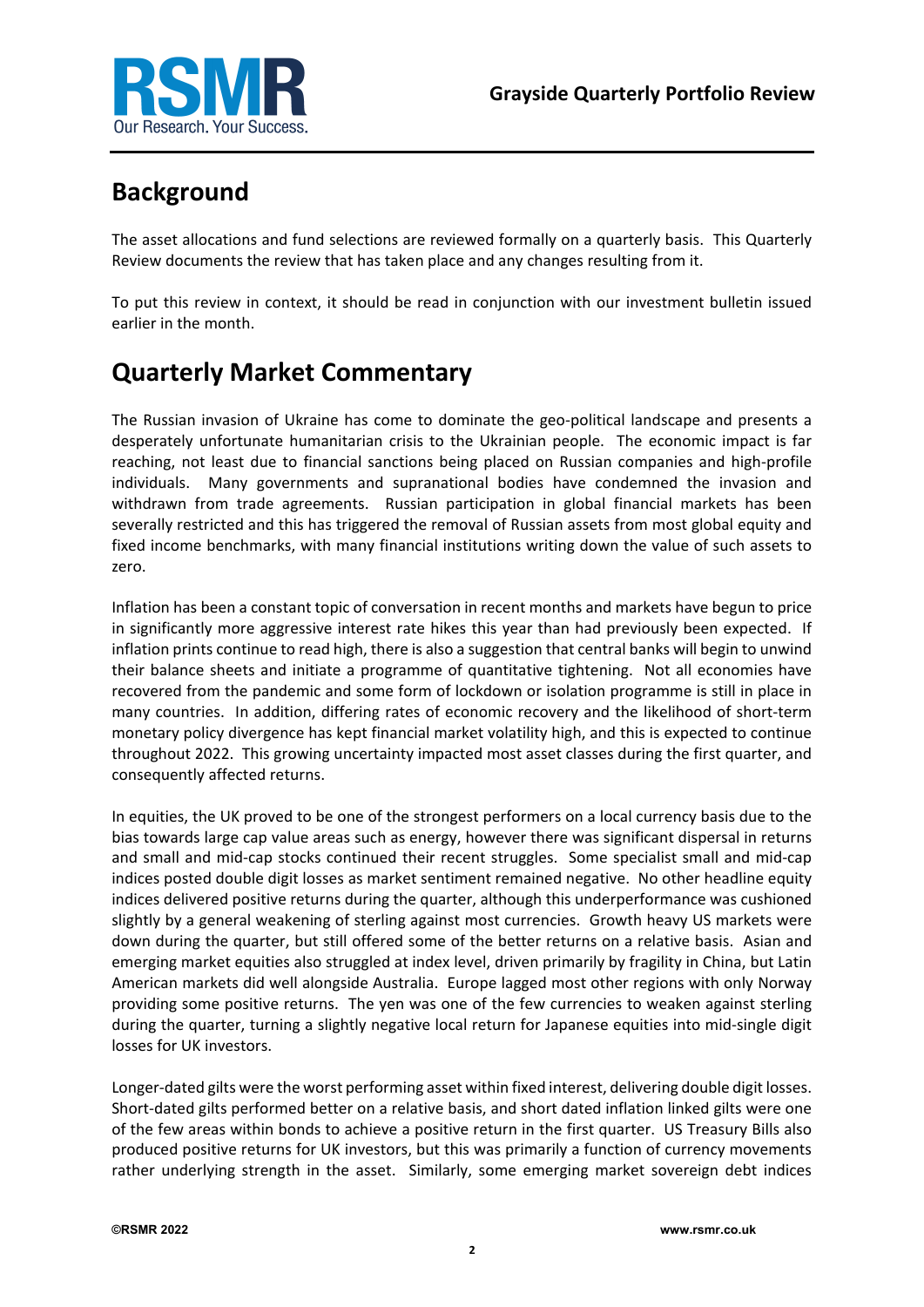

posted flat or slightly negative returns in sterling terms due to currency differentials, but the picture was broadly negative at local level. High yield and global bonds also had a tough quarter.

UK bricks and mortar property had another good quarter following a strong 2021 but returns were mixed for property securities, with European listed REITs struggling. An oil price rally that began in December grew exponentially through Q1 as the Russian invasion of Ukraine progressed. The oil price has come off its most recent highs slightly but remains elevated. A combination of geo-political uncertainty and persistent inflation proved positive for gold; the safe haven asset was one of the best performing assets in early 2022, with silver also doing well.

### **Comparative Performance - Benchmarks**

Each of the portfolios has a composite benchmark for performance comparison purposes whose underlying constituents represent the sector averages for each fund selected within the portfolio (e.g. IA UK Gilt for any UK gilt holdings and IA UK All Companies for any UK equity growth).

### **Strategic Asset Allocations**

We made some changes to the high-level asset allocations in the April 2021 review which became effective from 1<sup>st</sup> May 2021. We are not proposing any changes in this review.

| <b>Risk Level</b>             | Cautious | Balanced | Progressive | Adventurous | Specialist |
|-------------------------------|----------|----------|-------------|-------------|------------|
| <b>Asset Allocation</b>       | ℅        | ℅        | ℅           | ℅           | %          |
| Cash                          | 2.00%    | 2.00%    | 2.00%       | 2.00%       | 2.00%      |
| <b>UK Equities</b>            | 7.50%    | 20.00%   | 29.00%      | 36.00%      | 38.00%     |
| <b>International Equities</b> | 7.50%    | 20.00%   | 29.00%      | 42.00%      | 60.00%     |
| Property                      | 10.00%   | 10.00%   | 10.00%      | 10.00%      | 0.00%      |
| <b>Fixed Interest</b>         | 58.00%   | 36.00%   | 25.00%      | 10.00%      | 0.00%      |
| Absolute Return               | 15.00%   | 12.00%   | 5.00%       | 0.00%       | 0.00%      |
| <b>Others</b>                 | 0.00%    | 0.00%    | 0.00%       | 0.00%       | 0.00%      |

Below are the strategic asset allocations that became effective from  $1<sup>st</sup>$  May 2021: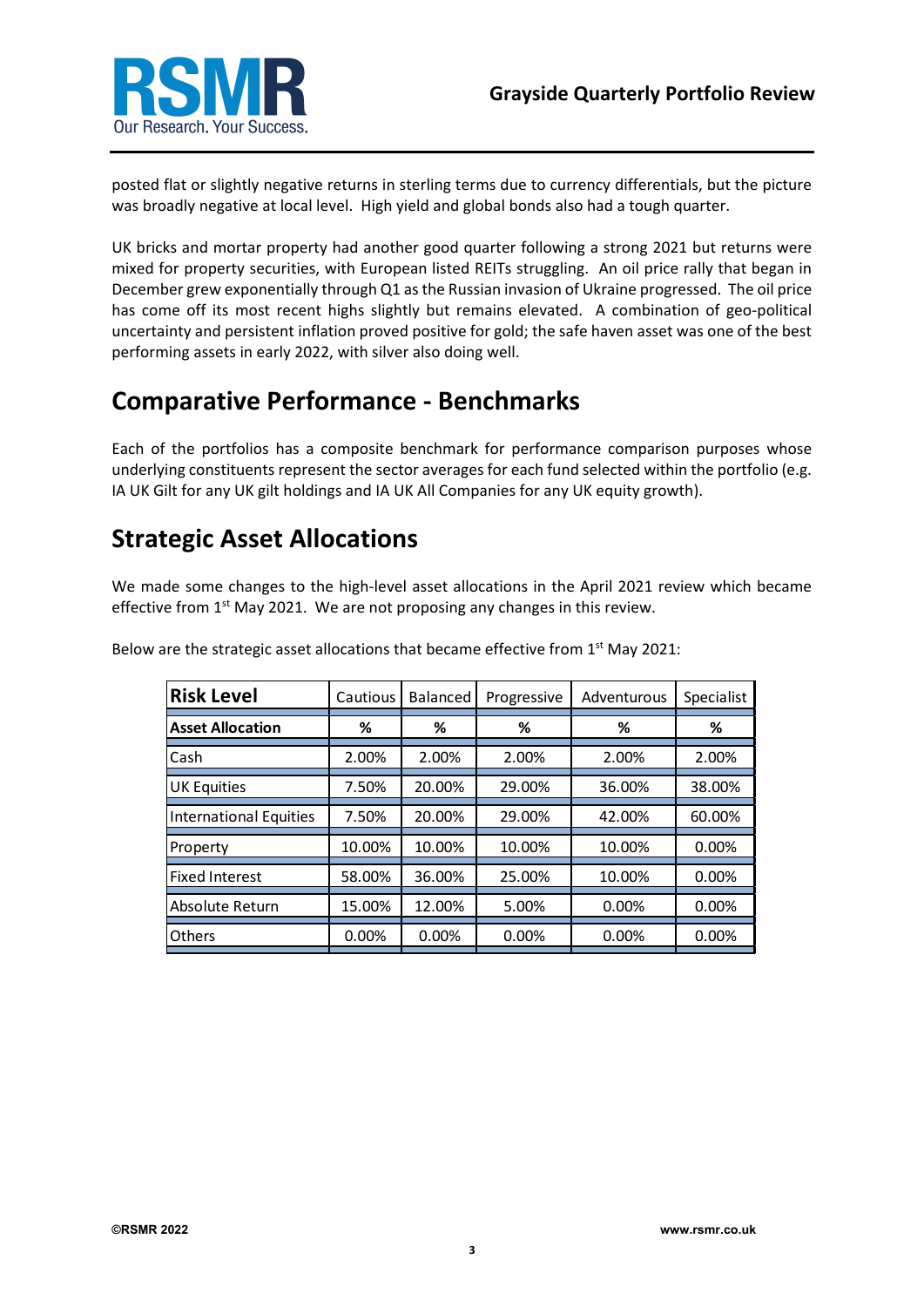



### **Growth Portfolios**

#### **Portfolio Allocations**

The tables below show the model asset allocations of the Growth model portfolios, as at the end of March 2022, and the differences to the strategic asset allocations:

| <b>Risk Level</b>             | Cautious | <b>Balanced</b> | Progressive | Adventurous | Specialist |
|-------------------------------|----------|-----------------|-------------|-------------|------------|
| <b>Asset Allocation</b>       | ℅        | ℅               | %           | ℅           | ℅          |
| Cash                          | 2.00%    | 2.00%           | 2.00%       | 2.00%       | 2.00%      |
| <b>UK Equities</b>            | 8.50%    | 21.00%          | 30.00%      | 37.00%      | 38.00%     |
| <b>International Equities</b> | 8.50%    | 21.00%          | 30.00%      | 44.00%      | 60.00%     |
| Property                      | 2.00%    | 2.00%           | 2.00%       | 2.00%       | 0.00%      |
| <b>Fixed Interest</b>         | 57.00%   | 34.00%          | 22.00%      | 7.00%       | 0.00%      |
| Absolute Return               | 16.00%   | 14.00%          | 8.00%       | 5.00%       | 0.00%      |
| <b>Others</b>                 | 6.00%    | 6.00%           | 6.00%       | 3.00%       | 0.00%      |

#### **Differences to SAA**

| <b>Risk Level</b>             | Cautious  | <b>Balanced</b> | Progressive | Adventurous | Specialist |
|-------------------------------|-----------|-----------------|-------------|-------------|------------|
| <b>Asset Allocation</b>       | ℅         | ℅               | ℅           | ℅           | %          |
| Cash                          | 0.00%     | 0.00%           | 0.00%       | 0.00%       | 0.00%      |
| <b>UK Equities</b>            | 1.00%     | 1.00%           | 1.00%       | 1.00%       | 0.00%      |
| <b>International Equities</b> | 1.00%     | 1.00%           | 1.00%       | 2.00%       | 0.00%      |
| Property                      | $-8.00\%$ | $-8.00\%$       | $-8.00\%$   | $-8.00\%$   | 0.00%      |
| <b>Fixed Interest</b>         | $-1.00%$  | $-2.00%$        | $-3.00%$    | $-3.00%$    | 0.00%      |
| Absolute Return               | 1.00%     | 2.00%           | 3.00%       | 5.00%       | 0.00%      |
| Others                        | 6.00%     | 6.00%           | 6.00%       | 3.00%       | 0.00%      |

#### **Cautious Growth Portfolio**

The portfolio produced a negative return and marginally underperformed its composite benchmark but outperformed its most comparable IA sector average. The portfolio is marginally overweight equities, which was very negative. The small underweight to fixed income and overweight to absolute return was positive but the underweight to property was negative. The latest 1-year portfolio volatility figure has increased by a reasonable margin versus the last quarter, which is the same for the composite benchmark, and the latest portfolio figure is marginally below that of the benchmark. The portfolio's average 1-yr volatility since launch is just below that of the benchmark.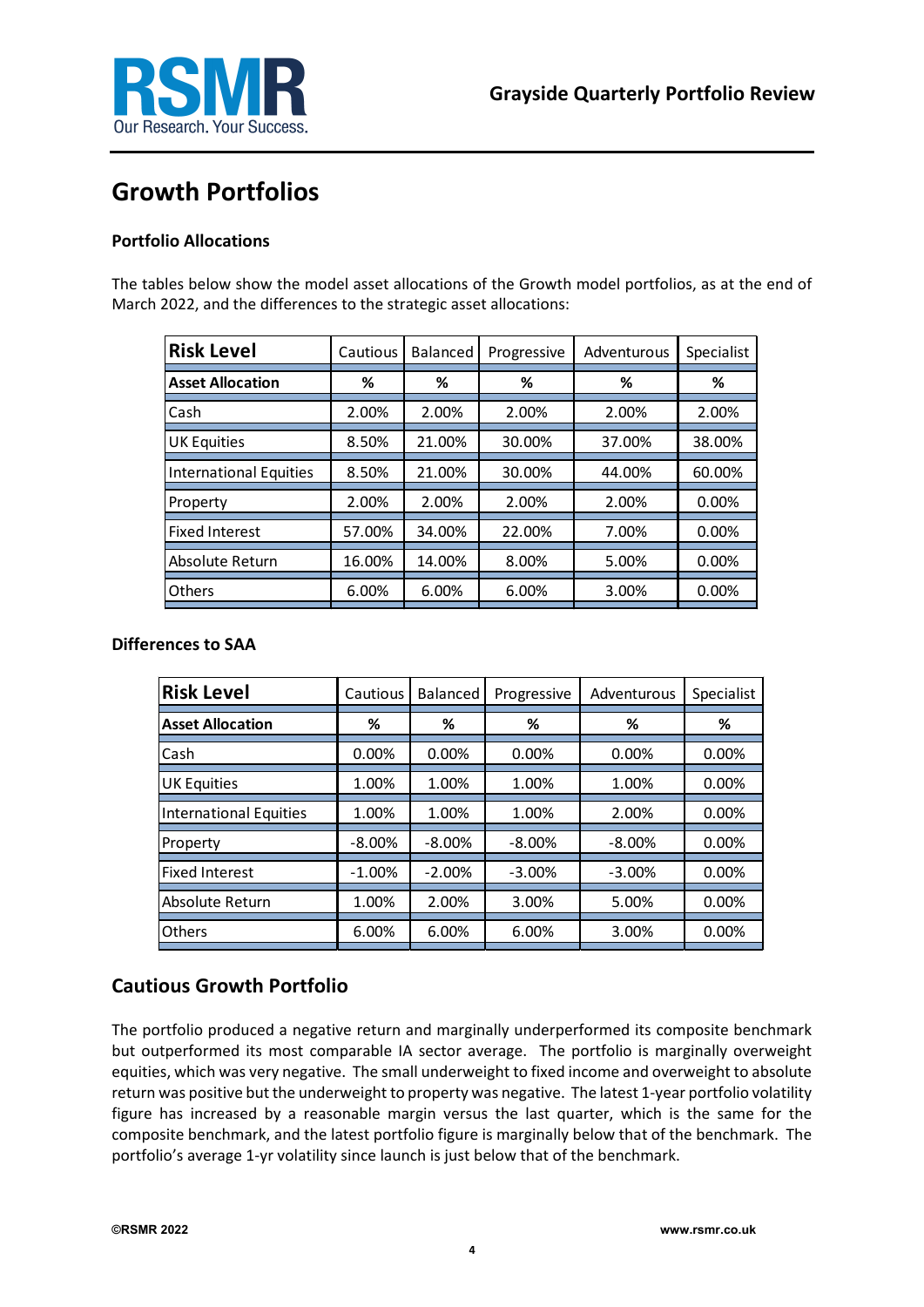

Having no exposure to conventional UK gilts was very positive for relative performance given their very weak performance, although having a small allocation to UK index-linked bonds was very negative. The performance of global government bonds and corporate bonds was also weak, so the preference for strategic/more flexible funds was generally positive. Specific emerging market debt exposure was negative. From an individual fund perspective there was good outperformance from LeggMason Brandywine Global Fixed Income, Fidelity Short Dated Corporate Bond and Schroder Strategic Credit plus TwentyFour Monument Bond only produced a very small negative return. The main underperformer was Nomura Global Dynamic Bond, which suffered mainly from its exposure to Russian government bonds whose value they wrote down to zero.

The model portfolio has 17% in direct equity funds with an equal focus on UK and international equities. The general performance of active UK equity funds versus the main UK equity index was very disappointing this quarter, as the average fund significantly underperformed, hindered by the underperformance of mid-caps and smaller companies versus the large cap index. Two of the three UK equity funds underperformed the UK All Companies sector average, with the UK Buffettology fund seeing a double-digit negative return and significant underperformance. The Vanguard index fund produced a positive return in keeping with the overall market performance.

Individual performance from the three global equity funds was very mixed and representative of their different investment styles. There was a double-digit negative return and significant underperformance from the quality growth-focused Stewart Investors Worldwide Sustainability fund whilst the value-focused Ninety One Global Special Situations fund, which is a smaller allocation within the portfolio, saw a virtually flat return and significant outperformance.

Relative to equities and fixed income the returns from the absolute return/alternatives holdings were very positive with all but one of the funds outperforming their respective sector averages. There were positive returns from Liontrust MA Diversified Real Assets, VT Gravis UK Infrastructure Income and TM Fulcrum Diversified Core Absolute Return with the latter performing particularly strongly.

#### **Balanced Growth Portfolio**

The portfolio produced a negative return and underperformed its composite benchmark and its most comparable IA sector average. The portfolio is marginally overweight equities, which was very negative. The small underweight to fixed income and overweight to absolute return was positive but the underweight to property was negative. The latest 1-year portfolio volatility figure has increased by a reasonable margin versus the last quarter, which is the same for the composite benchmark, and the latest portfolio figure is marginally above that of the benchmark. The portfolio's average 1-yr volatility since launch is just below that of the benchmark.

Having no exposure to conventional UK gilts was very positive for relative performance given their very weak performance, although having a small allocation to UK index-linked bonds was very negative. The performance of global government bonds and corporate bonds was also weak, so the preference for strategic/more flexible funds was generally positive. Specific emerging market debt exposure was negative. From an individual fund perspective there was good outperformance from M&G Global Macro Bond and Fidelity Short Dated Corporate Bond.

The model portfolio has 42% in direct equity funds with an equal focus on UK and international equities. The general performance of active UK equity funds versus the main UK equity index was very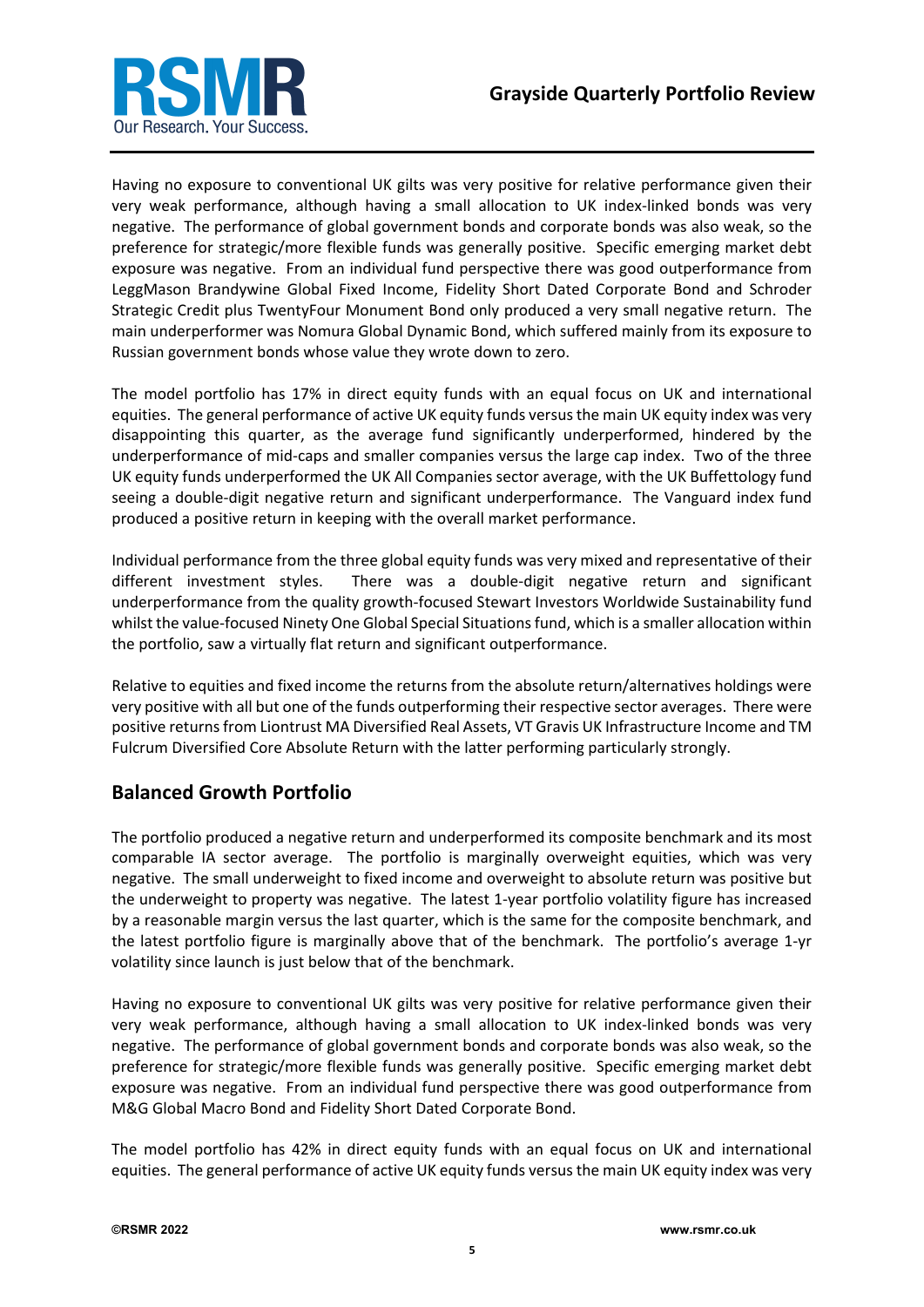

disappointing this quarter, as the average fund significantly underperformed, hindered by the underperformance of mid-caps and smaller companies versus the large cap index. Three of the five UK equity funds underperformed the UK All Companies sector average, with the CFP SDL UK Buffettology and Jupiter UK Mid Cap funds seeing double-digit negative returns and significant underperformance. The Vanguard index fund produced a positive return in keeping with the overall market performance and the value-biased Schroder Recovery fund significantly outperformed.

Individual performance from the four global equity funds was very mixed and representative of their different investment styles. There were double-digit negative returns and significant underperformance from the Baillie Gifford International and Stewart Investors Worldwide Sustainability funds whilst the value-focused Ninety One Global Special Situations fund, which is a slightly smaller allocation within the portfolio, saw a virtually flat return and significant outperformance.

Relative to equities and fixed income the returns from the absolute return/alternatives holdings were very positive with all but one of the funds outperforming their respective sector averages. There were positive returns from Liontrust MA Diversified Real Assets, VT Gravis UK Infrastructure Income and TM Fulcrum Diversified Core Absolute Return with the latter performing particularly strongly.

#### **Progressive Growth Portfolio**

The portfolio produced a negative return and underperformed its composite benchmark and its most comparable IA sector average. The portfolio is marginally overweight equities, which was very negative. The underweight to fixed income and overweight to absolute return was positive but the underweight to property was negative. The latest 1-year portfolio volatility figure has increased by a reasonable margin versus the last quarter, which is the same for the composite benchmark, and the latest portfolio figure is above that of the benchmark. The portfolio's average 1-yr volatility since launch is just above that of the benchmark.

Having no exposure to conventional and index-linked UK gilts was very positive for relative performance given their very weak performance. The performance of global government bonds and corporate bonds was also weak, so the preference for strategic/more flexible funds was generally positive. Specific emerging market debt exposure was negative. From an individual fund perspective there was good outperformance from M&G Global Macro Bond and Fidelity Short Dated Corporate Bond.

The model portfolio has 60% in direct equity funds with an equal focus on UK and international equities. The general performance of active UK equity funds versus the main UK equity index was very disappointing this quarter, as the average fund significantly underperformed, hindered by the underperformance of mid-caps and smaller companies versus the large cap index. Four of the six UK equity funds underperformed the UK All Companies sector average, with the CFP SDL UK Buffettology, Jupiter UK Mid Cap and Premier UK Value Opportunities funds seeing double-digit negative returns and significant underperformance. The Vanguard index fund produced a positive return in keeping with the overall market performance and the value-biased Schroder Recovery fund significantly outperformed.

Individual performance from the three global equity funds was very mixed and representative of their different investment styles. There was a double-digit negative return and significant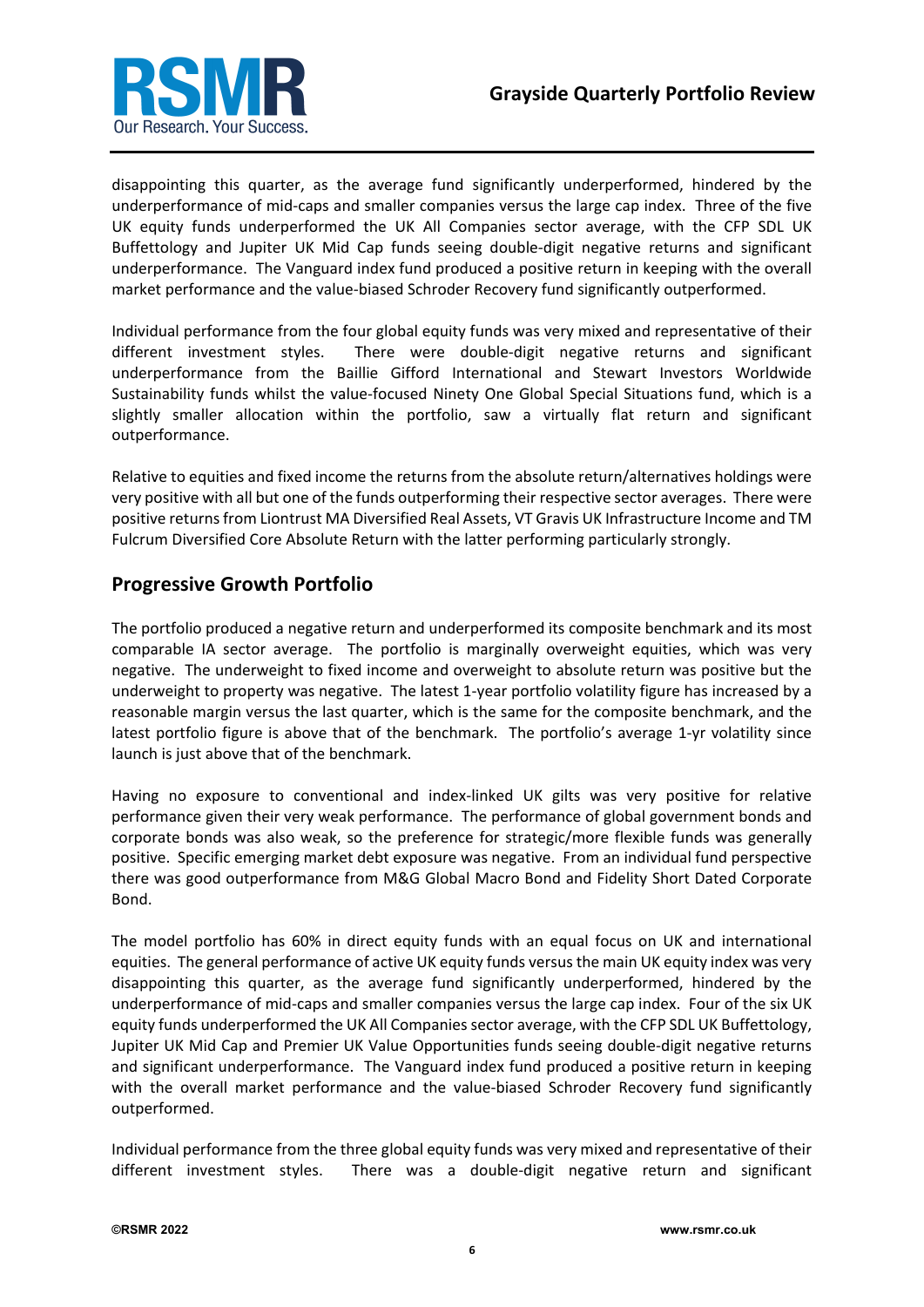

underperformance from the growth-focused Baillie Gifford International fund whilst the valuefocused Ninety One Global Special Situations fund, which is a smaller allocation within the portfolio, saw a virtually flat return and significant outperformance.

Within regional equities Europe was the worst performing region, so only having small exposure was a positive, but the growth-biased Premier Miton European Opportunities fund produced a doubledigit negative return and significantly underperformed. Fund selection in Asia and emerging markets was positive overall thanks to a positive return and strong outperformance from Invesco Asian and good outperformance from Vanguard Global Emerging Markets. There was significant underperformance from the growth-biased JPM Japan fund whilst the value-biased Dodge & Cox US Stock fund produced a good positive return and significantly outperformed.

Relative to equities and fixed income the returns from the absolute return/alternatives holdings were very positive with all but one of the funds outperforming their respective sector averages. There were positive returns from Liontrust MA Diversified Real Assets, VT Gravis UK Infrastructure Income and TM Fulcrum Diversified Core Absolute Return with the latter performing particularly strongly.

#### **Adventurous Growth**

The portfolio produced a negative return and underperformed its composite benchmark and its most comparable IA sector average. The portfolio is marginally overweight equities, which was very negative. The underweight to fixed income and overweight to absolute return was positive but the underweight to property was negative. The latest 1-year portfolio volatility figure has increased by a reasonable margin versus the last quarter, which is the same for the composite benchmark, and the latest portfolio figure is above that of the benchmark. The portfolio's average 1-yr volatility since launch is above that of the benchmark.

Having no exposure to conventional and index-linked UK gilts within the small, fixed income element was very positive for relative performance given their very weak performance. The performance of global government bonds and corporate bonds was also weak, so the preference for strategic/more flexible funds was generally positive. There were no notable outperformers or underperformers.

The model portfolio has 81% in direct equity funds with a greater focus on international equities. The general performance of active UK equity funds versus the main UK equity index was very disappointing this quarter, as the average fund significantly underperformed, hindered by the underperformance of mid-caps and smaller companies versus the large cap index. Four of the seven UK equity funds underperformed the UK All Companies sector average, with the CFP SDL UK Buffettology, Jupiter UK Mid Cap and Premier UK Value Opportunities funds seeing double-digit negative returns and significant underperformance. The Vanguard index fund produced a positive return in keeping with the overall market performance and the value-biased Man GLG Undervalued Assets and Schroder Recovery funds significantly outperformed.

Within regional equities Europe was the worst performing region, so only having relatively small exposure was a positive, but the growth-biased BlackRock European Dynamic fund produced a doubledigit negative return and significantly underperformed. Fund selection in Asia and emerging markets was mixed with a positive return and strong outperformance from Invesco Asian and good outperformance from Vanguard Global Emerging Markets but larger underperformance from both Baillie Gifford Pacific and JPM Emerging Markets. There was significant underperformance from the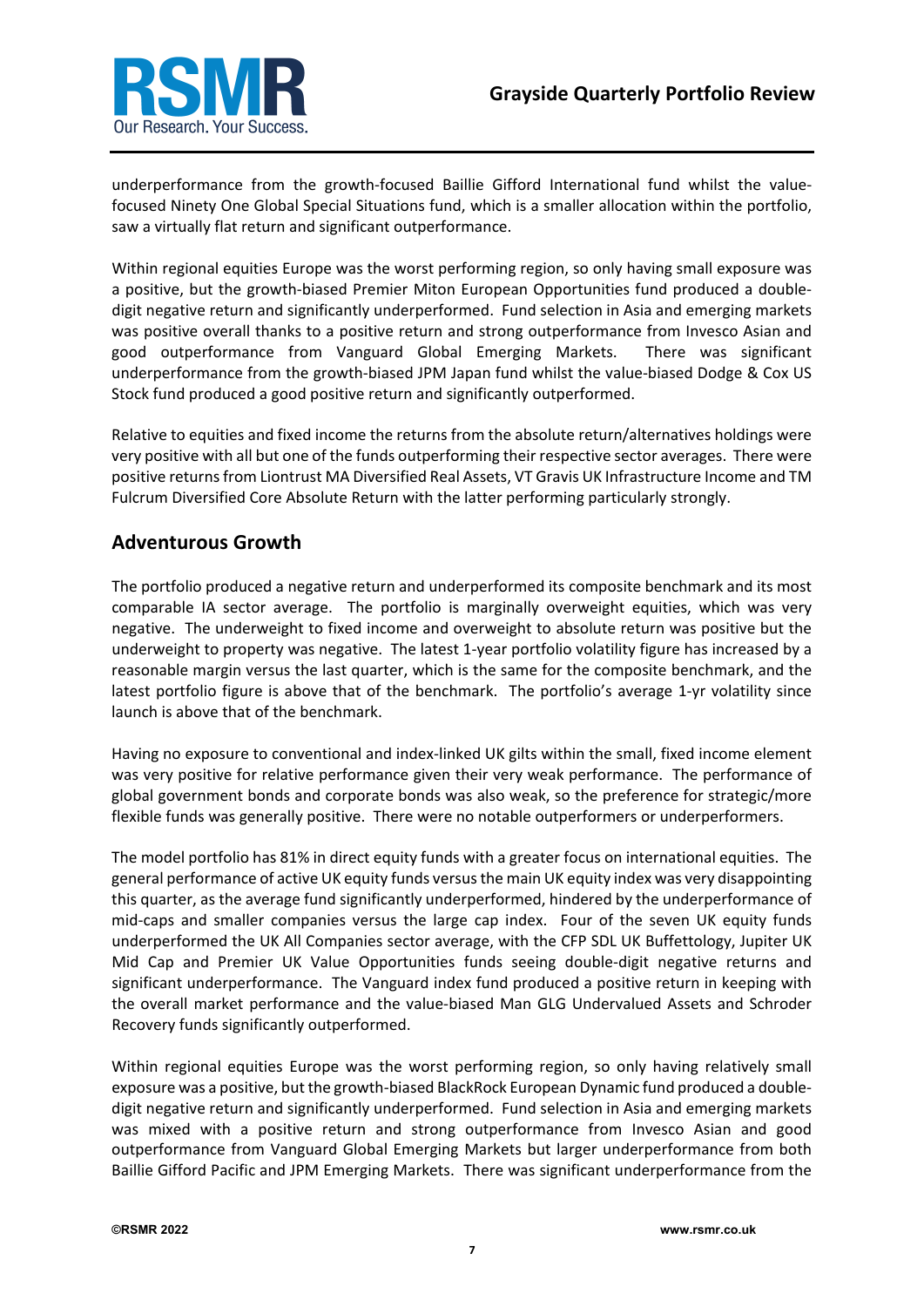

growth-biased FSSA Japan Focus and JPM Japan funds whilst the value-biased Dodge & Cox US Stock fund produced a good positive return and significantly outperformed and there was good outperformance from Premier Miton US Opportunities.

Relative to equities and fixed income the returns from the absolute return/alternatives holdings were very positive with all but one of the funds outperforming their respective sector averages. There were positive returns from VT Gravis UK Infrastructure Income and TM Fulcrum Diversified Core Absolute Return with the latter performing particularly strongly.

#### **Specialist Growth Portfolio**

The portfolio produced a negative return and underperformed its composite benchmark and its most comparable IA sector average. The portfolio is fully invested in equities and is neutrally positioned in the UK and overseas versus the strategic asset allocation. The latest 1-year portfolio volatility figure has increased by a reasonable margin versus the last quarter, which is the same for the composite benchmark, and the latest portfolio figure is above that of the benchmark. The portfolio's average 1 yr volatility since launch is above that of the benchmark.

The model portfolio is fully invested in equity funds with a greater focus on international equities. The general performance of active UK equity funds versus the main UK equity index was very disappointing this quarter, as the average fund significantly underperformed, hindered by the underperformance of mid-caps and smaller companies versus the large cap index. Four of the seven UK equity funds underperformed the UK All Companies sector average, with the CFP SDL UK Buffettology, Jupiter UK Mid Cap and Premier UK Value Opportunities funds seeing double-digit negative returns and significant underperformance. The Vanguard index fund produced a positive return in keeping with the overall market performance and the value-biased Man GLG Undervalued Assets and Schroder Recovery funds significantly outperformed.

Within regional equities Europe was the worst performing region, so only having relatively small exposure was a positive, but the growth-biased BlackRock European Dynamic fund produced a doubledigit negative return and significantly underperformed. Fund selection in Asia and emerging markets was mixed with a positive return and strong outperformance from Invesco Asian and good outperformance from Vanguard Global Emerging Markets but larger underperformance from both Baillie Gifford Pacific and JPM Emerging Markets. Specific Chinese equity exposure was negative but the Fidelity China Consumer fund did outperform. There was significant underperformance from the growth-biased FSSA Japan Focus and JPM Japan funds whilst the value-biased Dodge & Cox US Stock fund produced a good positive return and significantly outperformed and there was good outperformance from Premier Miton US Opportunities.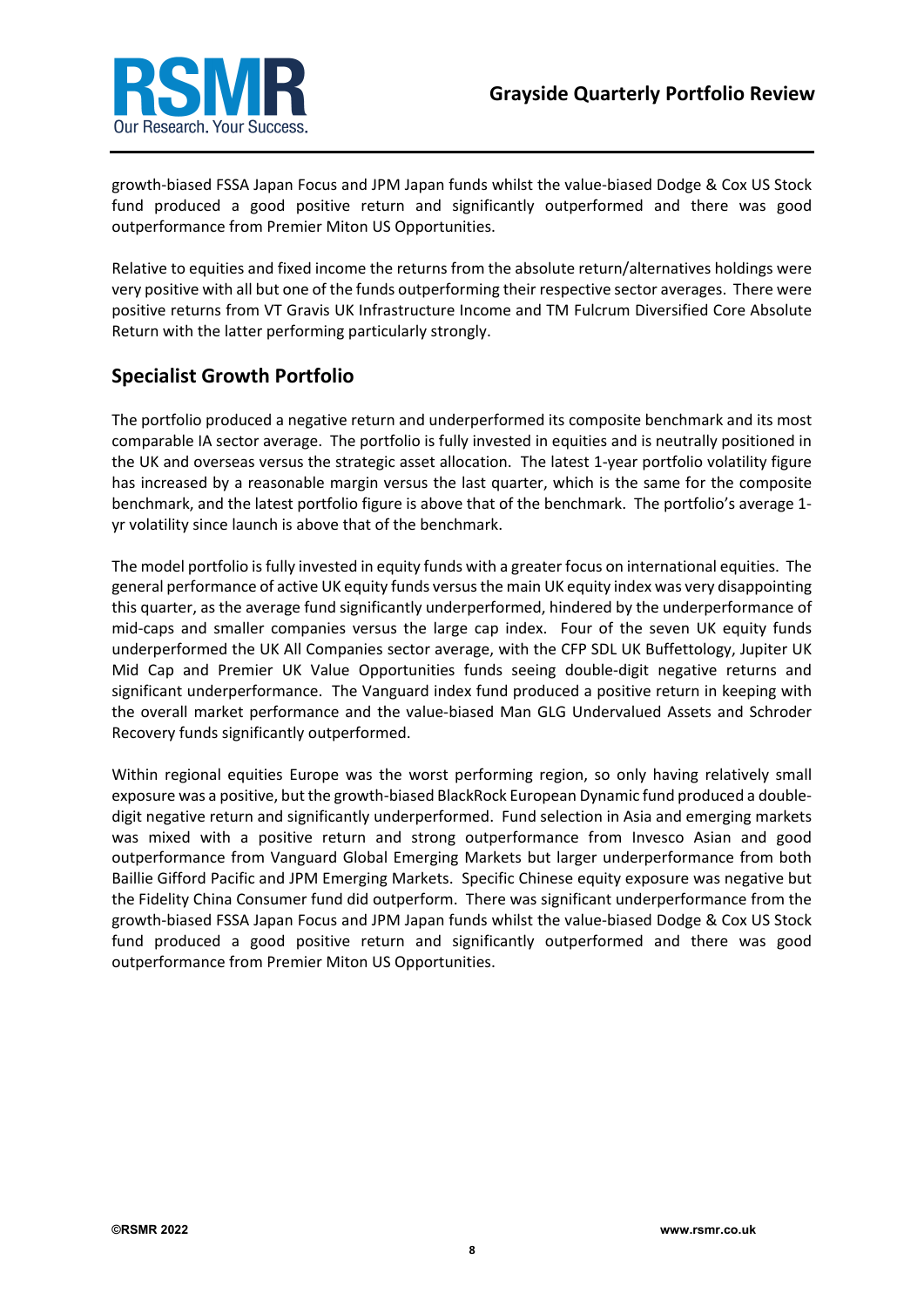

### **Income Portfolios**

#### **Portfolio Allocations**

The tables below show the current asset allocations of the Income model portfolios, as at the end of March 2022, and the differences to the strategic asset allocations:

| <b>Risk Level</b>             | Cautious | <b>Balanced</b> | Progressive |
|-------------------------------|----------|-----------------|-------------|
| <b>Asset Allocation</b>       | ℅        | %               | ℅           |
| Cash                          | 2.00%    | 2.00%           | 2.00%       |
| <b>UK Equities</b>            | 8.00%    | 21.00%          | 30.00%      |
| <b>International Equities</b> | 8.00%    | 21.00%          | 30.00%      |
| Property                      | 2.00%    | 2.00%           | 2.00%       |
| <b>Fixed Interest</b>         | 57.00%   | 34.00%          | 23.00%      |
| Absolute Return               | 15.00%   | 12.00%          | 7.00%       |
| <b>Others</b>                 | 8.00%    | 8.00%           | 6.00%       |

#### **Differences to SAA**

| <b>Risk Level</b>             | Cautious  | <b>Balanced</b> | Progressive |
|-------------------------------|-----------|-----------------|-------------|
| <b>Asset Allocation</b>       | ℅         | ℅               | ℅           |
| Cash                          | 0.00%     | 0.00%           | 0.00%       |
| <b>UK Equities</b>            | 0.50%     | 1.00%           | 1.00%       |
| <b>International Equities</b> | 0.50%     | 1.00%           | 1.00%       |
| Property                      | $-8.00\%$ | $-8.00%$        | $-8.00\%$   |
| <b>Fixed Interest</b>         | $-1.00%$  | $-2.00%$        | $-2.00%$    |
| Absolute Return               | 0.00%     | 0.00%           | 2.00%       |
| Others                        | 8.00%     | 8.00%           | 6.00%       |

#### **Cautious Income Portfolio**

The portfolio produced a negative return but marginally outperformed its composite benchmark and outperformed its most comparable IA sector average. The portfolio is marginally overweight equities, which was very negative. The small underweight to fixed income and overweight to alternative funds was positive but the underweight to property was negative. The latest 1-year portfolio volatility figure has increased by a reasonable margin versus the last quarter, which is the same for the composite benchmark, and the latest portfolio figure is marginally below that of the benchmark. The portfolio's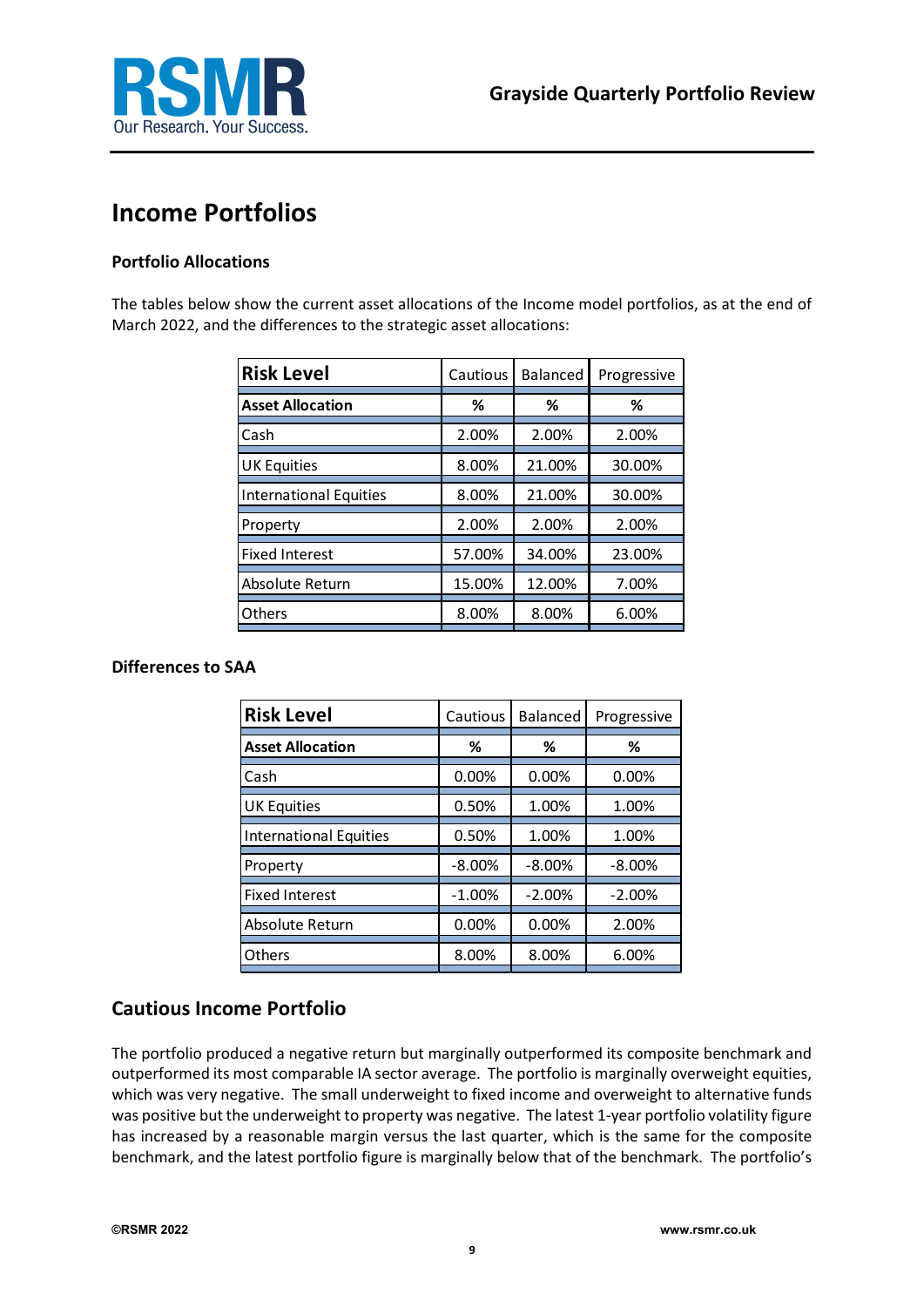

average 1-yr volatility since launch is just below that of the benchmark. The current historic yield is just over 2.8%.

Having no exposure to conventional and index-linked UK gilts was very positive for relative performance given their very weak performance. The performance of global government bonds and corporate bonds was also weak, so the addition of strategic/more flexible funds was generally positive. Specific emerging market debt exposure was negative. From an individual fund perspective there was good outperformance from Invesco Corporate Bond and Royal London Short Duration Credit whilst there was notable underperformance from Janus Henderson Strategic Bond.

The model portfolio has 16% in direct equity funds with an equal focus on UK and international equities. The performance of the average active UK equity income fund was only marginally behind the main UK equity index, helped by the better performance from value and dividend paying stocks. There was mixed performance from the two fund selections with the Threadneedle fund underperforming by a slightly larger margin than the JOHCM fund outperformed by.

Overall performance from the global equity income funds was positive due to strong outperformance from the value-biased Schroder Global Equity Income fund.

Relative to equities and fixed income the returns from the absolute return/alternatives holdings were very positive with all but one of the funds outperforming their respective sector averages. There were positive returns from Liontrust MA Diversified Real Assets and VT Gravis UK Infrastructure Income.

#### **Balanced Income Portfolio**

The portfolio produced a negative return but marginally outperformed its composite benchmark and outperformed its most comparable IA sector average. The portfolio is marginally overweight equities, which was very negative. The small underweight to fixed income and overweight to alternative funds was positive but the underweight to property was negative. The latest 1-year portfolio volatility figure has increased by a reasonable margin versus the last quarter, which is the same for the composite benchmark, and the latest portfolio figure is marginally above that of the benchmark. The portfolio's average 1-yr volatility since launch is just above that of the benchmark. The current historic yield is just below 3%.

Having no exposure to conventional and index-linked UK gilts was very positive for relative performance given their very weak performance. The performance of global government bonds and corporate bonds was also weak, so the addition of strategic/more flexible funds was generally positive. Specific emerging market debt exposure was negative. From an individual fund perspective there was good outperformance from Invesco Corporate Bond and Royal London Short Duration Credit whilst there was notable underperformance from Janus Henderson Strategic Bond.

The model portfolio has 42% in direct equity funds with an equal focus on UK and international equities. The performance of the average active UK equity income fund was only marginally behind the main UK equity index, helped by the better performance from value and dividend paying stocks. Fund selection was negative as three of the four funds underperformed the sector average with reasonably large underperformance from the Troy and Marlborough funds. The exception was the value-biased JOHCM fund, which performed well.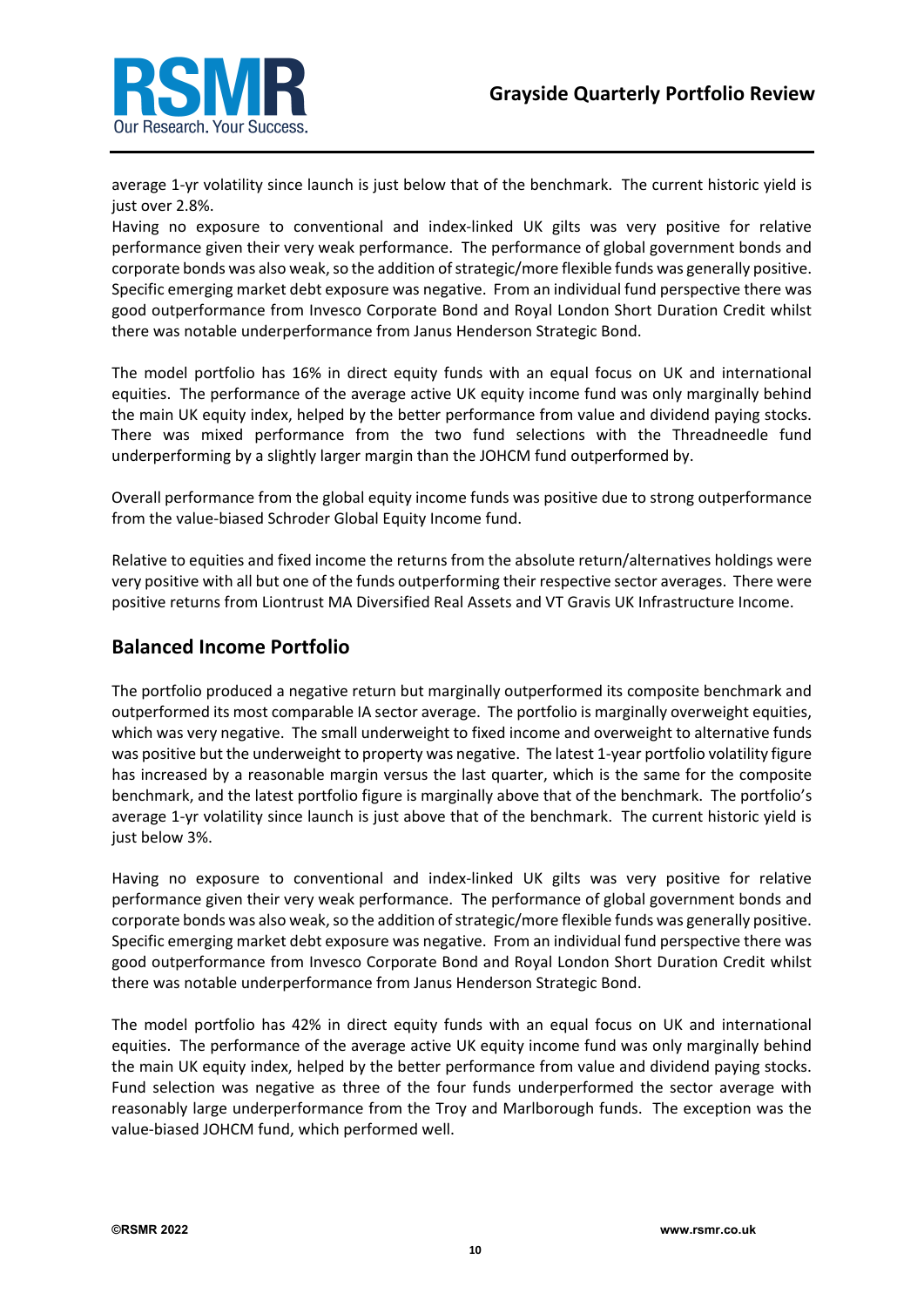

Overall performance from the global equity income funds was very positive due to strong outperformance from the value-biased Schroder Global Equity Income fund and from Vanguard Global Equity Income.

Relative to equities and fixed income the returns from the absolute return/alternatives holdings were very positive with all but one of the funds outperforming their respective sector averages. There were positive returns from Liontrust MA Diversified Real Assets and VT Gravis UK Infrastructure Income.

#### **Progressive Income Portfolio**

The portfolio produced a negative return but marginally outperformed its composite benchmark and comfortably outperformed its most comparable IA sector average. The portfolio is marginally overweight equities, which was very negative. The small underweight to fixed income and overweight to alternative funds was positive but the underweight to property was negative. The latest 1-year portfolio volatility figure has increased versus the last quarter, which is the same for the composite benchmark, and the latest portfolio figure is very marginally above that of the benchmark. The portfolio's average 1-yr volatility since launch is almost identical to that of the benchmark. The current historic yield is just above 3.2%.

Having no exposure to conventional and index-linked UK gilts was very positive for relative performance given their very weak performance. The performance of global government bonds and corporate bonds was also weak, so the addition of strategic/more flexible funds was generally positive. Specific emerging market debt exposure was negative. From an individual fund perspective there was good outperformance from Royal London Short Duration Credit whilst there was notable underperformance from Janus Henderson Strategic Bond.

The model portfolio has 60% in direct equity funds with an equal focus on UK and international equities. The performance of the average active UK equity income fund was only marginally behind the main UK equity index, helped by the better performance from value and dividend paying stocks. Fund selection was very mixed as three of the five funds underperformed the sector average with reasonably large underperformance from the Troy and Marlborough funds. The exceptions were the value-biased JOHCM and Schroder funds, the latter performing particularly well.

Overall performance from the global equity income funds was very positive due to strong outperformance from the value-biased Schroder Global Equity Income fund and from Vanguard Global Equity Income.

Relative to equities and fixed income the returns from the absolute return/alternatives holdings were very positive with all but one of the funds outperforming their respective sector averages. There were positive returns from Liontrust MA Diversified Real Assets and VT Gravis UK Infrastructure Income.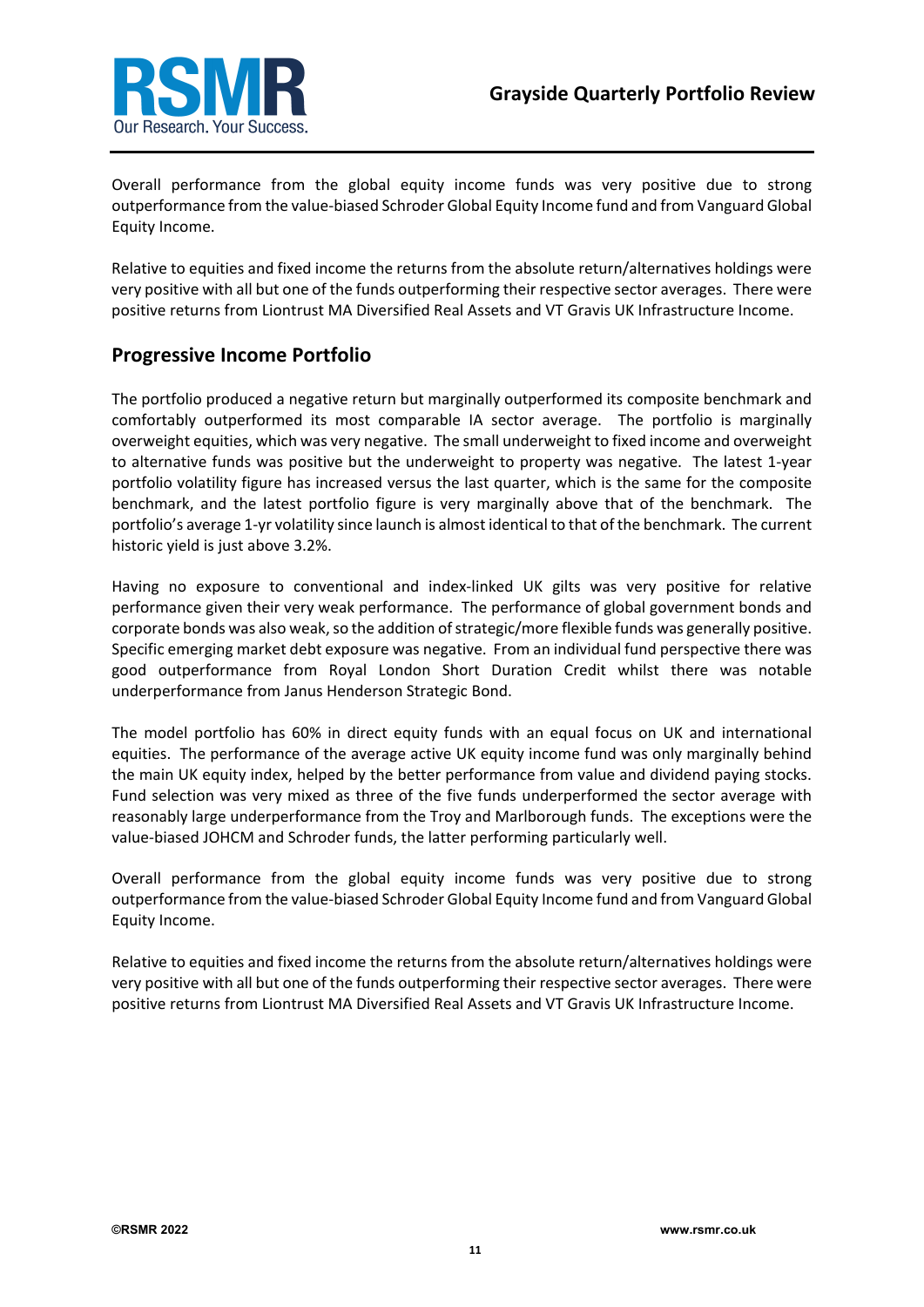

### **SRI Portfolios**

#### **Strategic Asset Allocations**

We recommend bringing the equity allocations for the SRI strategic asset allocations into line with the those for the non-SRI strategic asset allocations. This involves a slight reduction within the SRI Balanced and SRI Progressive risk profiles, which will be re-allocated to fixed income. The new strategic asset allocations are:

| <b>Risk Level</b>             | <b>SRI Cautious</b> | <b>SRI Balanced</b> | <b>SRI Progressive</b> |
|-------------------------------|---------------------|---------------------|------------------------|
| <b>Asset Allocation</b>       | ℅                   | ℅                   | ℅                      |
| Platform Charge               | 2.00%               | 2.00%               | 2.00%                  |
| <b>UK Equities</b>            | 7.50%               | 20.00%              | 29.00%                 |
| <b>International Equities</b> | 7.50%               | 20.00%              | 29.00%                 |
| <b>Specialist Equities</b>    | 0.00%               | 0.00%               | 3.00%                  |
| <b>Fixed Interest</b>         | 72.00%              | 51.00%              | 32.00%                 |
| <b>Others</b>                 | 0.00%               | 0.00%               | 0.00%                  |
| Cash                          | 11.00%              | 7.00%               | 5.00%                  |

#### **Portfolio Allocations**

The tables below show the model asset allocations of the SRI model portfolios, as at the end of March 2022, and the differences to the previous strategic asset allocations:

| <b>Risk Level</b>             | <b>SRI Cautious</b> | <b>SRI Balanced</b> | <b>SRI Progressive</b> |
|-------------------------------|---------------------|---------------------|------------------------|
| <b>Asset Allocation</b>       | %                   | %                   | %                      |
| Platform Charge               | 2.00%               | 2.00%               | 2.00%                  |
| <b>UK Equities</b>            | 7.00%               | 20.00%              | 28.50%                 |
| <b>International Equities</b> | 8.00%               | 22.00%              | 30.00%                 |
| <b>Specialist Equities</b>    | 0.00%               | 0.00%               | 3.00%                  |
| <b>Fixed Interest</b>         | 64.00%              | 43.00%              | 26.50%                 |
| Others                        | 6.00%               | 4.00%               | 3.00%                  |
| Cash                          | 13.00%              | 9.00%               | 7.00%                  |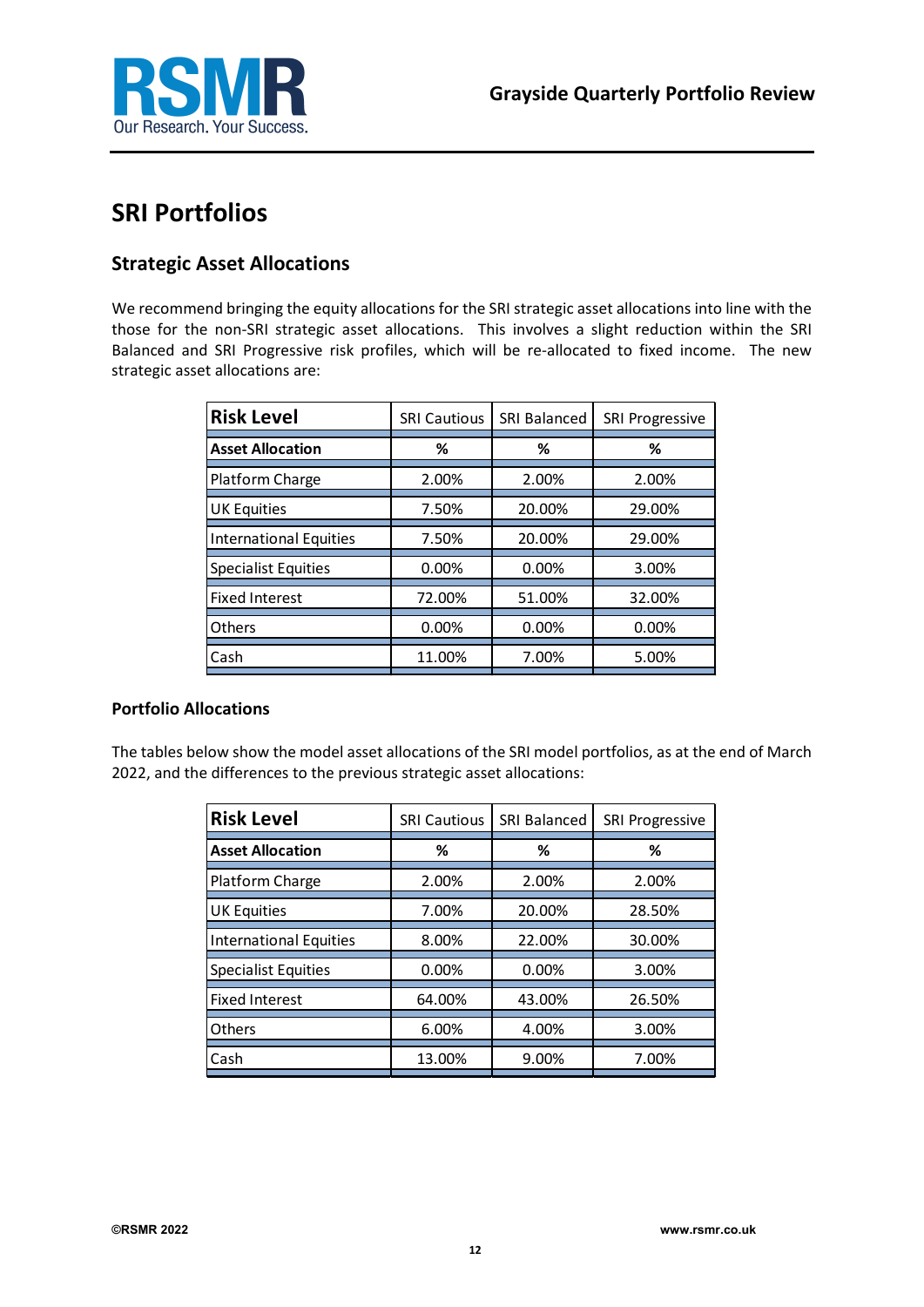

#### **Differences to SAA**

| <b>Risk Level</b>             | <b>SRI Cautious</b> | <b>SRI Balanced</b> | <b>SRI Progressive</b> |
|-------------------------------|---------------------|---------------------|------------------------|
| <b>Asset Allocation</b>       | %                   | ℅                   | %                      |
| Platform Charge               | 0.00%               | 0.00%               | 0.00%                  |
| <b>UK Equities</b>            | $-0.50%$            | $-1.00%$            | $-2.00%$               |
| <b>International Equities</b> | 0.50%               | 1.00%               | 2.00%                  |
| <b>Specialist Equities</b>    | 0.00%               | 0.00%               | 0.00%                  |
| <b>Fixed Interest</b>         | $-8.00\%$           | $-6.00%$            | $-5.00%$               |
| <b>Others</b>                 | 6.00%               | 4.00%               | 3.00%                  |
| Cash                          | 2.00%               | 2.00%               | 2.00%                  |

#### **Portfolio Performance and Volatility**

All three portfolios produced negative returns with only the SRI Cautious portfolio outperforming its composite benchmark, although all three underperformed their most comparable IA sector average. The underweight to fixed income and preference for a multi-asset alternative was positive based on relative fund performance and the small overweight to cash was also positive. The latest 1-year portfolio volatility figures have increased reasonably significantly versus the previous quarter, more so than was the case for the composite benchmarks. The latest portfolio figure for SRI Cautious Growth is below those of the benchmark whilst the SRI Balanced Growth and SRI Progressive Growth figures are comfortably above, but all the portfolios' average 1-yr volatility since launch figures are either below or only very marginally above those of the benchmarks.

#### **Underlying Fund Performance**

Most ethical fixed income funds do not invest in conventional UK gilts, which was a positive for absolute returns this quarter, as they underperformed credit markets, and the lack of any index-linked gilt exposure within these funds was also positive. Fund performance versus the fixed income index in the composite benchmark was very positive overall, as all the funds held across the three portfolios outperformed with particularly strong outperformance from EdenTree Responsible & Sustainable Short Dated Bond and Threadneedle UK Social Bond. Relative to their own sector averages performance was much less positive with only the same two funds outperforming.

The general performance of active UK equity funds versus the main UK equity index was very disappointing this quarter, as the average fund significantly underperformed, hindered by the underperformance of mid-caps and smaller companies versus the large cap index. This was a particularly negative factor for ethical/SRI/sustainable funds and this was further exacerbated by the large underperformance of growth versus value. As a result, all of the funds held across the portfolios underperformed the main UK equity index with double-digit negative returns from ASI UK Ethical Equity, EdenTree Responsible & Sustainable UK Equity, Aegon Ethical Equity and Liontrust SF UK Growth.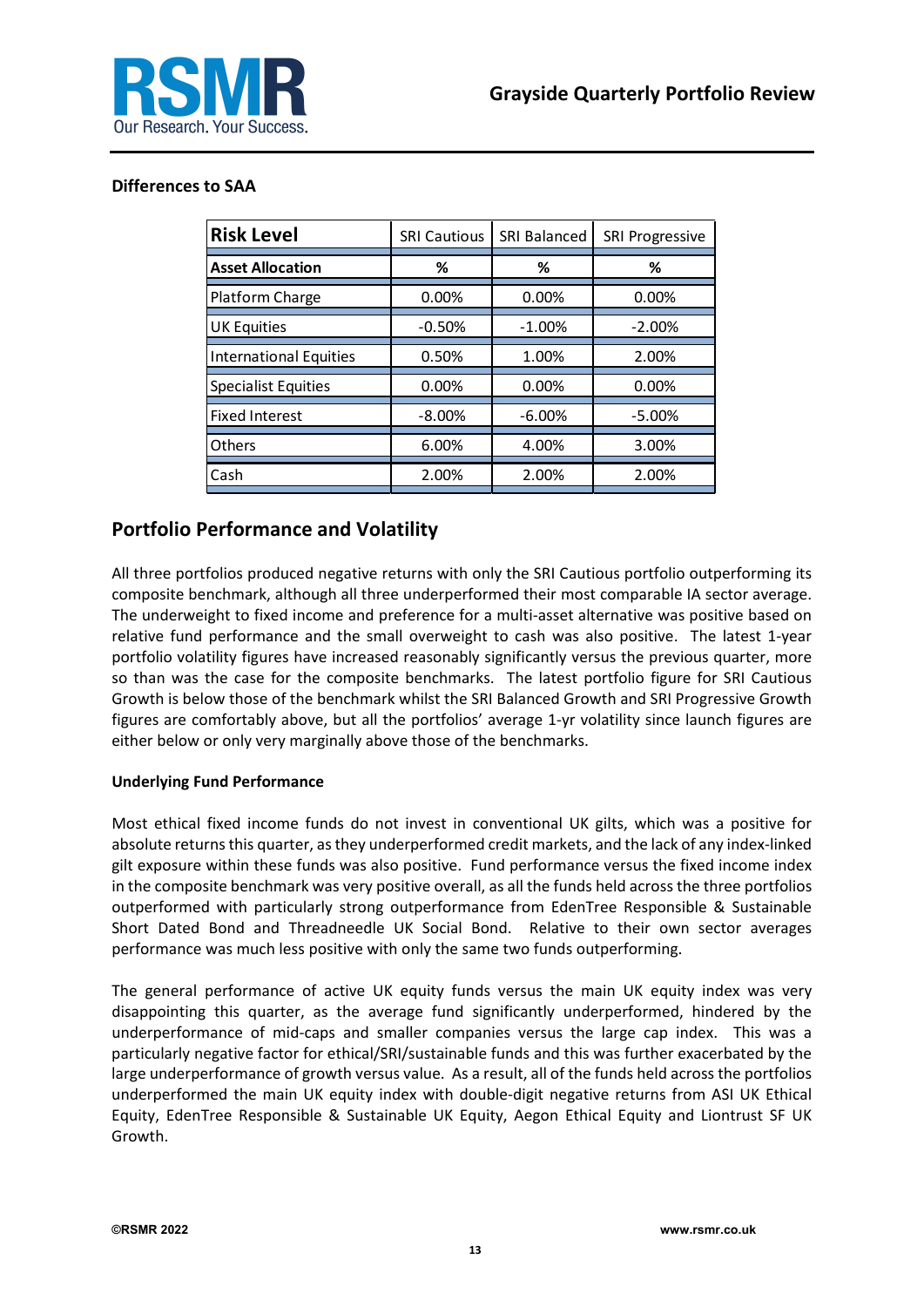

The same issues had a negative impact on global equity fund selection and all but one of the funds held across the portfolios underperformed the main global equity index with double-digit negative returns from FP WHEB Sustainability, Pictet Global Environmental Opportunities and Stewart Investors Worldwide Sustainability. The exception was VT Gravis Clean Energy Income, which produced a good positive return and significantly outperformed. Specific emerging markets exposure was negative and fund selection was also negative, as the Stewart Investors Global Emerging Markets Sustainability fund underperformed the IA GEM sector average.

There was a very small positive return from the Troy Trojan Ethical fund and the fund comfortably outperformed its own IA sector average.

#### *Changes*

In keeping with our latest asset allocation views (see Summary for more details) we recommend reducing exposure to international equities and increasing the allocation to alternatives. We also recommend matching the new equity overweight/underweight positions from the equivalent non-SRI growth portfolio, which actually means an increase to UK equities. For all three portfolios this will be done through adjusting existing holdings.

### **Summary**

2021 was a strong year for risk assets with most global equity indices achieving strong total returns, albeit with significant underlying volatility. This led to a high starting point for valuations in 2022, providing little downside protection in the face of a turbulent geo-political environment. The Russian invasion of Ukraine acted as a catalyst to dent already fragile investor confidence in a precarious, postpandemic recovery. Add this to high inflation and downgrades to economic growth forecasts, and the environment looks challenging. China has provided much of the impetus to the global economy in recent years but their current pursuit of a 'zero Covid' policy is hampering output, although authorities do have more levers to pull to stimulate growth than most other economies. The US economy, so often a beacon of light in dark times, is also struggling to advance and the situation in Europe is looking dismal. Stagflation is working its way into the public lexicon and many individuals are feeling the pinch at home due to soaring electricity and gas bills.

Inflation is an ever-present theme; the way governments and central banks react will likely determine the course of the economic landscape throughout 2022 and beyond. In the UK, the Bank of England interest rate was increased in December, February, and March, moving from the emergency rate of 0.1% to 0.75%, the highest level since the pandemic hit. Further increases are likely, and the rate may finally increase above 1% for the first time since 2009. The quantitative easing programme may also be put into reverse, and quantitative tightening would place increased pressure on financial markets. The picture is similar elsewhere and there is a risk that such action, coupled with the broader macroeconomic environment, will push the global economy into recession. Volatility is unlikely to subside in the short to medium term.

We have introduced a new element to our asset class view framework, an overall view on risk. The inaugural view is slightly negative given that, together with the above challenges faced by global economies and financial markets, valuations look generally unattractive and considerable downside risks remain.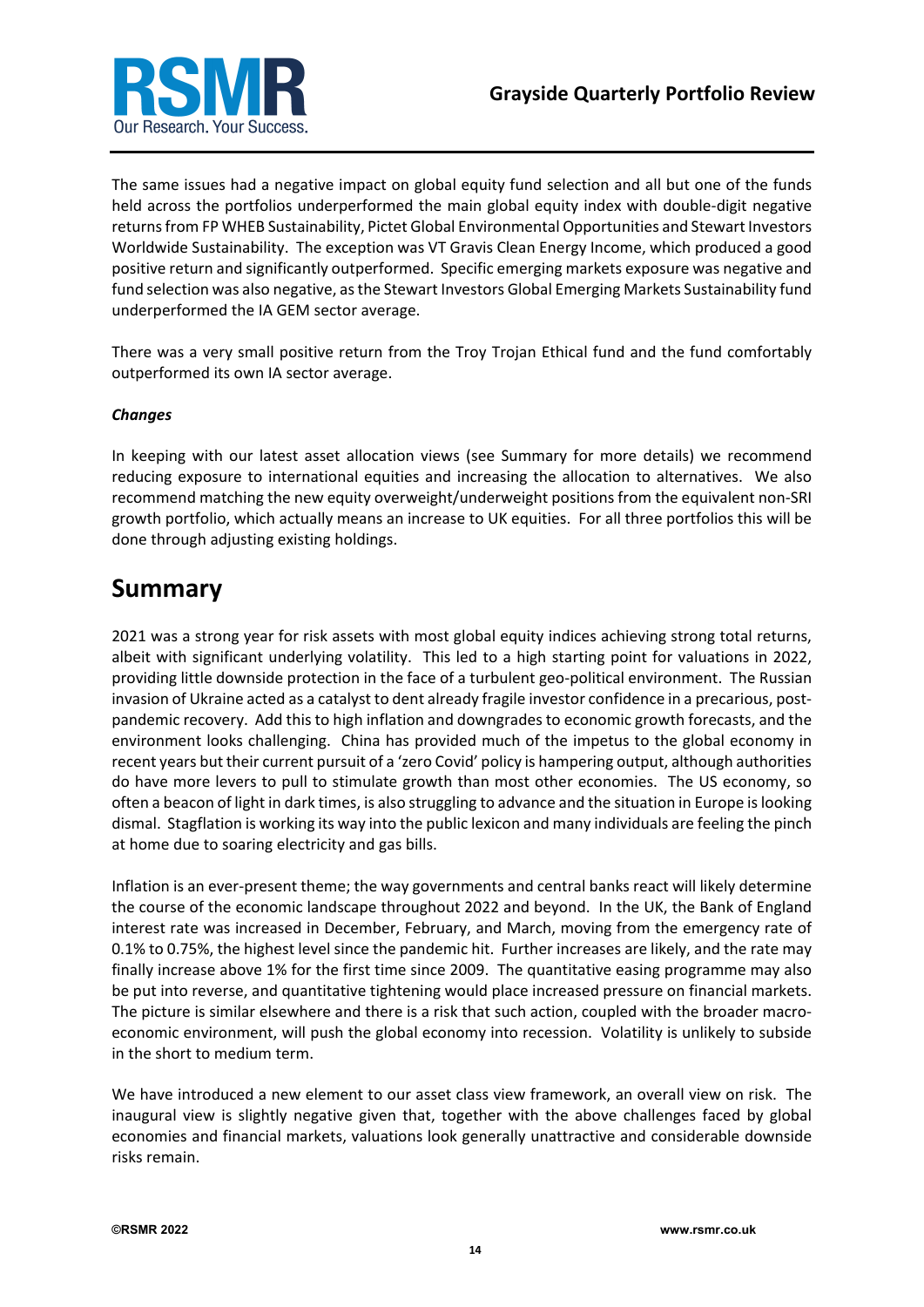

We have downgraded our overall view of equities from slightly positive to slightly negative. This mirrors the move we have made for UK small and mid-cap companies, although we have upgraded UK large cap from neutral to positive. The UK large cap space has a bias towards energy and financials, as well as high quality well diversified global businesses which should do well on a relative basis in the current environment. In contrast, the small and mid-cap space includes companies with higher degrees of idiosyncratic risk as well as having a greater tilt towards growth. Japan remains slightly positive as inflation is less of a concern and monetary support is likely to continue, although there is pressure on the yen due to oil price strength. Asia ex- Japan also remains slightly positive, and the US has been held at neutral. Emerging markets have moved down to slightly negative as, despite some positivity for commodity exporters, food and energy inflation and the possibility of a stronger dollar will detract. Europe moves to negative with a war on its doorstep, falling earnings expectations and a high level of sensitivity to energy price rises.

Our views on fixed interest remain broadly unaltered and we have a negative outlook on the asset class. Rising rates and inflation mean it is challenging for bonds to deliver positive returns in the short to medium term, and the increase in correlation between equities and bonds diminishes their effectiveness at managing risk in portfolios. Emerging market debt stays neutral due to the increased carry and wide opportunity set, global index-linked and investment grade corporate debt are slightly negative. High yield moves down to negative due to the increased risk of recession. Global government bonds and index-linked gilts remain negative with conventional gilts very negative.

We have moved physical property up and property securities down so that both are neutral, in line with our overall view on property. Alternatives now look much more attractive and have moved up to positive. Real assets, such as infrastructure or commodities, is a new inclusion within our framework and enters at positive. These assets typically protect well against inflation and can offer valuable diversification away from equities. Market neutral equity strategies have moved down to slightly positive and multi-asset absolute return is still negative. Despite the potential erosion from inflation, we remain slightly positive on cash.

We continue to believe that a focus on quality and ensuring that portfolios are well diversified and derive returns from multiple sources will be beneficial in a demanding investment landscape.

**Stewart Smith, Investment Research Manager RSMR. April 2022**